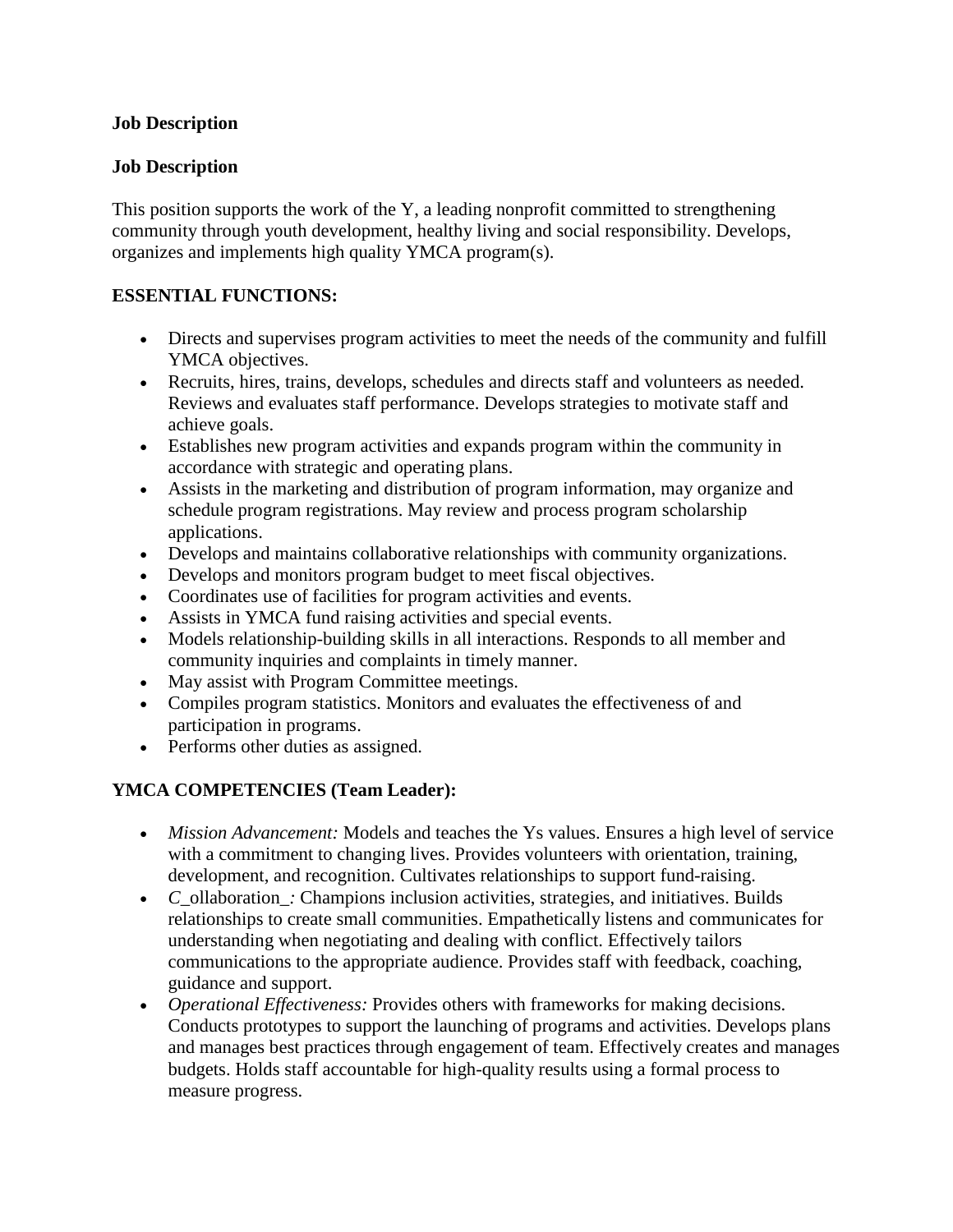• *Personal Growth:* Shares new insights. Facilitates change; models adaptability and an awareness of the impact of change. Utilizes non-threatening methods to address sensitive issues and inappropriate behavior or performance. Has the functional and technical knowledge and skills required to perform well; uses best practices and demonstrates upto-date knowledge and skills in technology.

# **QUALIFICATIONS:**

- One to two years of Management Experience.
- Five years related experience preferred, mechanical, general maintenance, pool maintenance, carpentry, drywall, etc.
- Minimum age requirements may apply; for example, minimum age of 21.
- Typical requirements within 30 days of hire include: completion of: Child Abuse Prevention; Working with Program Volunteers; CPR; First Aid; AED; Certified Pool Operator.
- Completion of YMCA program-specific certifications.
- Ability to relate effectively to diverse groups of people from all social and economic segments of the community.

# \*WORK ENVIRONMENT & PHYSICAL DEMANDS

The physical demands described here are representative of those that must be met by an employee to successfully perform the essential functions of this job. Reasonable accommodations may be made to enable individuals with disabilities to perform the essential functions.\*

• Sufficient strength, agility and mobility to perform essential functions and to supervise program activities in a wide variety of indoor and outdoor locations (depending upon the programs).

\_\_\_\_\_\_\_\_\_\_\_\_\_\_\_\_\_\_\_\_\_\_\_\_\_\_\_\_\_\_\_\_\_\_\_\_\_\_\_\_\_\_\_\_\_\_\_\_\_\_\_\_\_\_\_\_\_\_\_\_\_\_\_\_\_\_\_\_\_\_\_\_\_\_\_\_\_\_

# **PROGRAM SPECIFIC DUTIES**

#### *\_\_ Maintenance*

- Provides overall coordination of facility maintenance, including planning and developing preventative maintenance.
- Ensures the proper operation of all mechanical systems.
- Completes repair work and projects in a timely manner. Oversees all contractors that work in the facility grounds. May request and review bids, and recommend selection of contractors.
- Works with outside agencies such as fire, health, building departments, etc. to ensure compliance with all local, state and federal regulations related to facilities and grounds.
- Advises management on maintenance issues and projects requested.